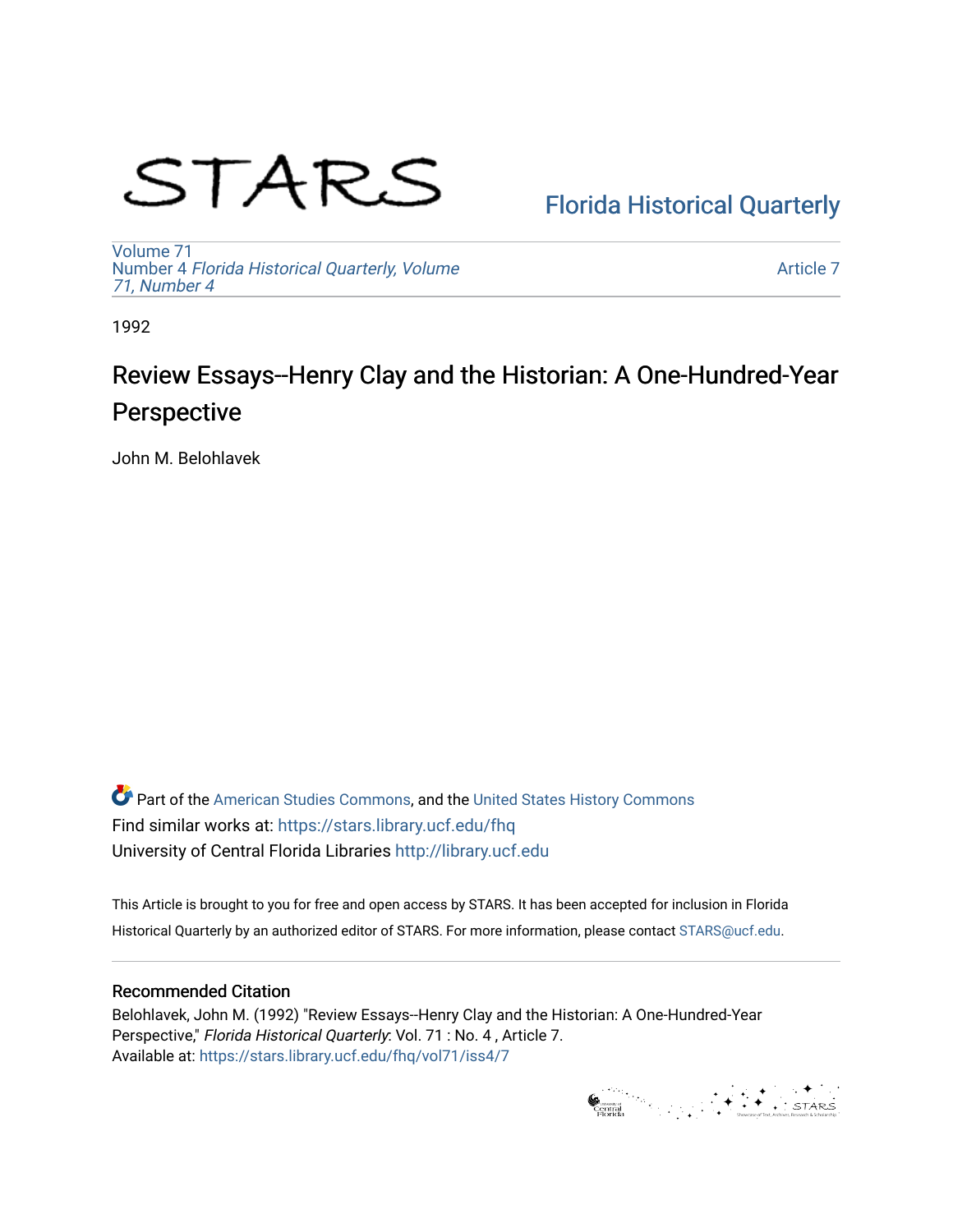## **REVIEW ESSAY**

## **Henry Clay and the Historian: A One-Hundred-Year Perspective**

 $by$  JOHN M. BELOHLAVEK

*Henry Clay, Statesman* for *the Union.* By Robert V. Remini. (New York: W. W. Norton & Company, 1991. xxviii, 818 pp. Preface, chronology, genealogy, abbreviations, photographs, bibliographical essay, index. \$35.00.)

Asked on his deathbed if he had any regrets of things that he had not done in his life, Andrew Jackson replied, "Yes, I didn't shoot Henry Clay and I didn't hang John C. Calhoun." Jackson viewed Clay as a "base, mean scoundrel," while Clay judged Old Hickory to be an ignorant, corrupt hypocrite. Although Clay attained an enviable list of public contributions during his lifetime, the enmity between him and Jackson often serves as the focal point of the Kentuckian's forty-year career. Clay scholars have struggled for over 150 years to bring him out of Jackson's shadow and into the warm light of recognition of his accomplishments as politician and diplomat.

As one of the most prominent men of the early republic and a three-time presidential candidate, Clay has been the subject of numerous adulatory biographies, including a predictable effort by his grandson.<sup>1</sup> Late nineteenth-century authors, troubled by the greed and financial corruption of the Gilded Age, saluted Clay's sense of selfless public responsibility. Civil service reformer, editor, and politician Carl Schurz praised "Harry of the West" in his two-volume biography, noting, "In no sense was he

John M. Belohlavek is professor of history, University of South Florida, Tampa.

<sup>1.</sup> George D. Prentice, *Biography of Henry Clay* (Hartford, 1831); Calvin Colton, *The Life and Times of Henry Clay,* 2 vols. (New York, 1846), and Colton, *The Last Seven Years of the Life of Henry Clay* (New York, 1856); Nathan Sargent, *Life of Henry Clay* (Philadelphia, 1844); Epes Sargent, *The Life and Public Services of Henry Clay Down to 1848* (New York, 1848); Thomas Hart Clay, *Henry Clay* (Philadelphia, 1910).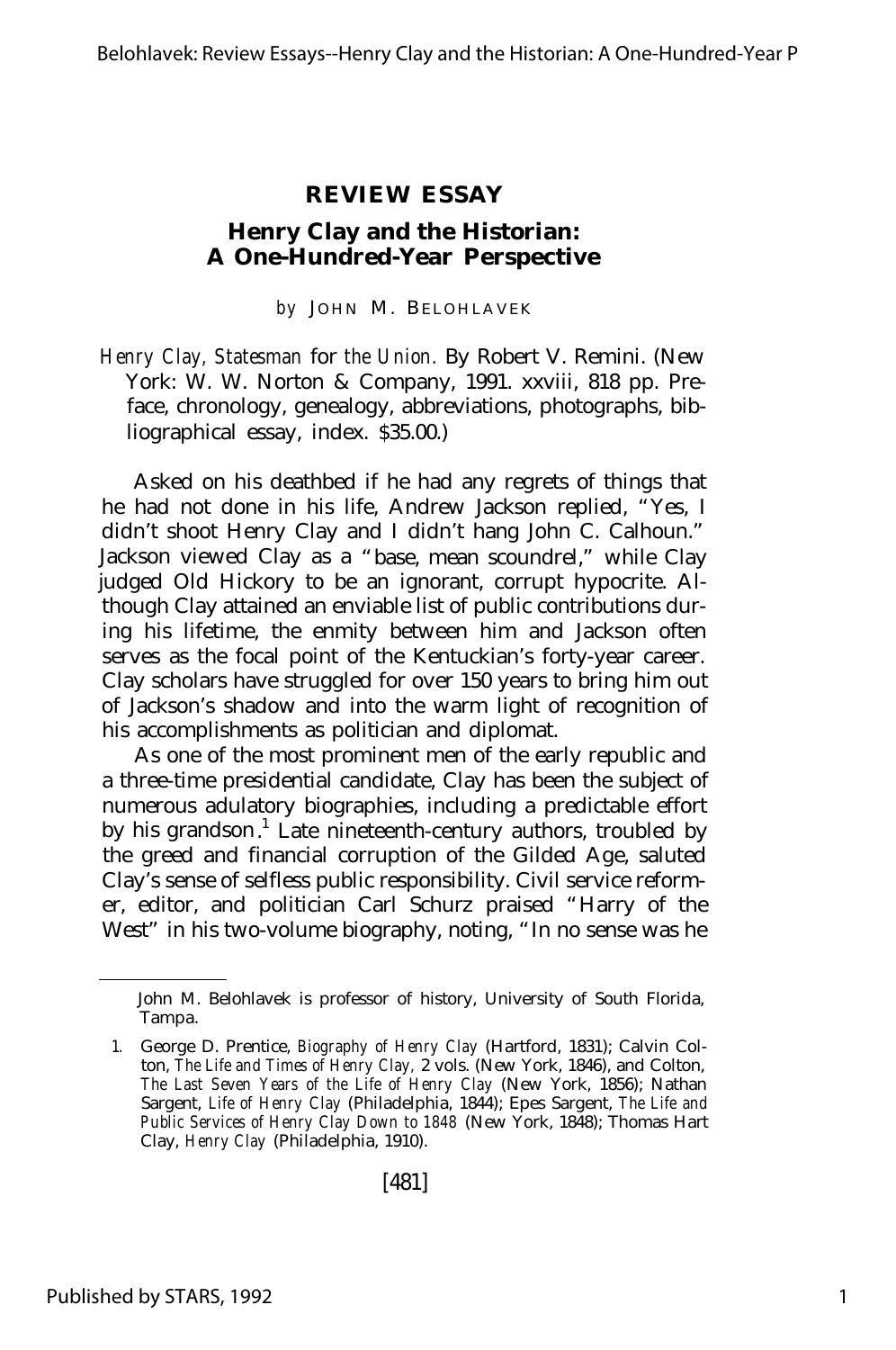a money-maker in politics. His integrity as a public man remained without blemish throughout his long career.<sup>"2</sup>

Although several monographs in the early twentieth century traced particular aspects of Clay's service, he did not receive serious biographical consideration again until the 1930s. In that decade, studies by Bernard Mayo and George Poage but especially Glyndon Van Deusen, documented Clay's place in American history.<sup>3</sup> Generally sympathetic works marked Clay's career as nationalist champion of government promotion of the economy and patron saint of the Whig party. Most importantly, the "Great Compromiser" and "Pacificator" guided the troubled Union through a series of life-threatening crises. Satisfied with Clay's image, historians generally eschewed revisionist biography in favor of an examination of political party structure and membership.<sup>4</sup> It is subtle irony, of course, that Robert Remini, the author of more than a half-dozen books on Jackson, has

<sup>2.</sup> Carl Schurz, *Life of Henry Clay,* 2 vols. (Boston, 1887); Howard Caldwell, *Henry Clay: The Great Compromiser* (Chicago, 1899); Joseph M. Rogers, *The True Henry Clay* (Philadelphia, 1904).

<sup>3.</sup> Mary Follett, *Henry Clay as Speaker of the U.S. House of Representatives* (Washington, DC, 1892); John Bassett Moore, *Henry Clay and Pan Americanism* (New York, 1915). Bernard Mayo's *Henry Clay: Spokesman of the New West* (Boston, 1937), intended as part of a multi-volume biography, ends with the War of 1812. George Poage, *Henry Clay and the Whig Party* (Chapel Hill, 1936), focuses largely on politics. The best biographer of Clay was Glyndon Van Deusen, *The Life of Henry Clay* (Boston, 1937). Over 400 pages, the book is well researched and written and, while sympathetic to Clay, even handed in overall treatment. Claude Bowers, *Party Battles of the Jackson Period* (Boston, 1922), a Democratic loyalist, renders an unusually negative view of Clay as a "political opportunist" (p. 174).

<sup>4.</sup> Clement Eaton's *Henry Clay and the Art of American Politics* (Boston, 1957) was not intended to be a comprehensive biography, but it is the best brief study available. Studies such as Merrill D. Peterson, *The Great Triumverate: Webster, Clay and Calhoun* (New York, 1987), intertwine the careers of Jackson's enemies brilliantly, and Marie-Luise Frings, *Henry Clay's American System und die Sektionale Kontroverse in den Vereinigten Staaten Von Amerika, 1815-1829* (Frankfort, 1979), argues local not national motives prompted Clay's desire for the American System. Florida Whiggery was addressed in the 1950s by Herbert J. Doherty, Jr., *The Whigs of Florida, 1845-1854* (Gainesville, 1959), and in Doherty, *Richard Keith Call: Southern Unionist* (Gainesville, 1961). In the post-war era, historians such as Arthur Schlesinger, Jr., *The Age of Jackson* (Boston, 1945); John William Ward, *Andrew Jackson: Symbol for an Age* (New York, 1955); Marvin Meyers, *The Jacksonian Persuasion* (Stanford, 1957); and Lee Benson, *The Concept of Jacksonian Democracy* (Princeton, 1961), moved the focus away from biography to issues of class, psychological forces, and voter analysis.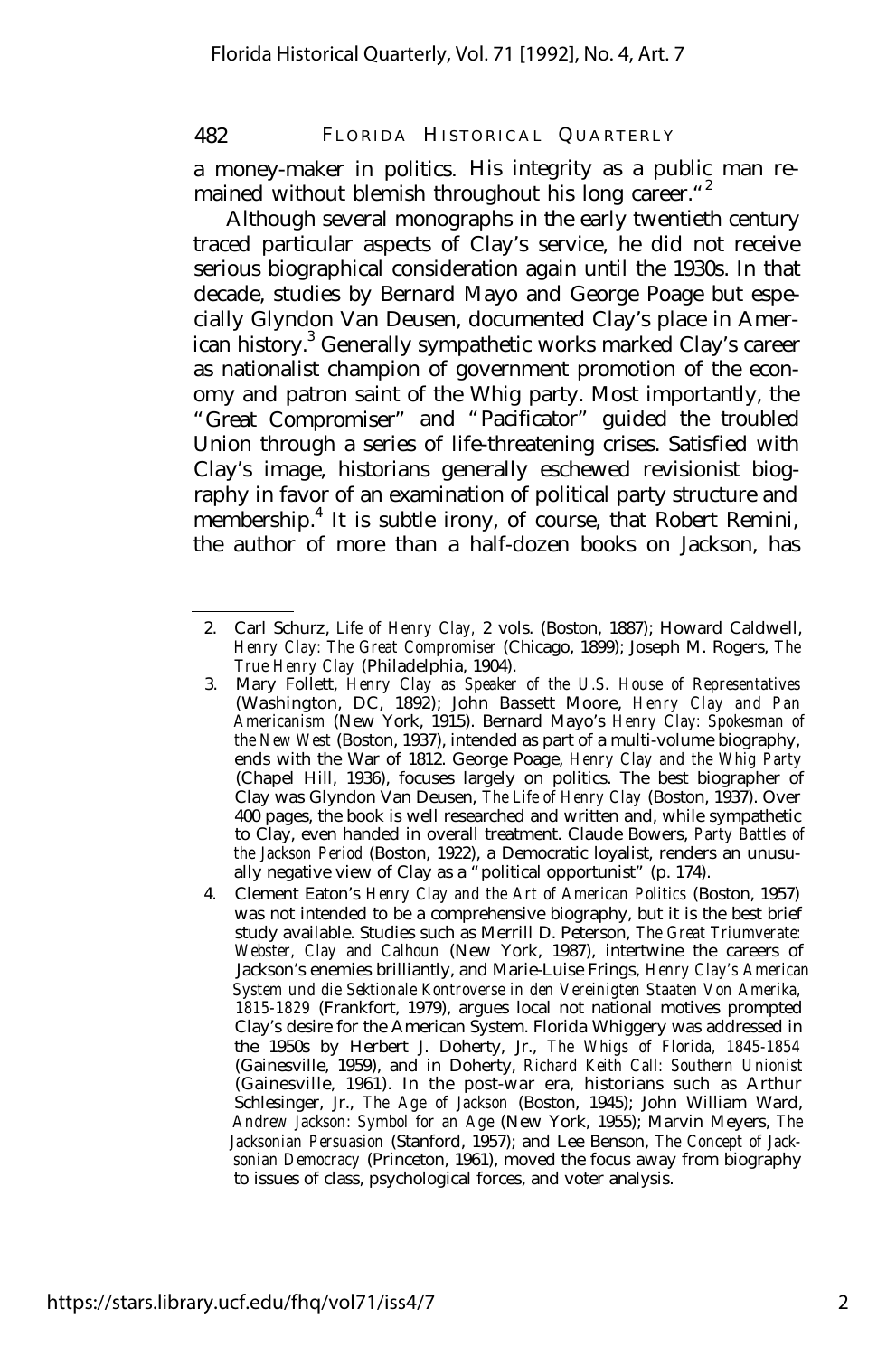emerged as the first serious biographer of Clay since the Great Depression.<sup>5</sup>

Readers familiar with Remini's work know that his views are more pro-Jackson than anti-Clay. Surprisingly, however, the author has a genuine respect and even affection for the Kentuckian. Philosophically, Remini shares Clay's beliefs in an activist role for government. Personally, he admires Clay's class and style, his sense for the dramatic and daring. Remini takes obvious delight— some may argue to the point of overkill— in extolling Clay's virtues as an orator: "His style was . . . relaxed and freewheeling, his movements always graceful, even when propelled by passion. When the Kentuckian spoke, listeners did not have the sense that they were hearing an oration, yet they found themselves utterly absorbed in his argument and fully persuaded by his logic and commanding language. His enthusiasm, his total involvement in his cause, and his frequent majestic flights of oratory mesmerized his audience" (p. 431).

Pausing at the appropriate moment to adjust his spectacles or dip a pinch of snuff from his silver box, Clay appears unequaled as a debater. The combination of gifted mind, quick wit, and sharp tongue devastated ill-armed opponents. Unfortunately, his insensitivity toward, and often humiliation of, those who disagreed with him created enemies. For Clay the attacks were political, rarely personal, and he generally tried to salve the wound with a handshake and a glass of whiskey. Remini speaks with fondness of Clay's emotion and sentimentality, but especially of his self-deprecating sense of humor and the ability not to take himself too seriously— the latter qualities Jackson certainly lacked.

Although a middle-class Virginian by birth (1777), Clay moved to rough-and-tumble Kentucky at the age of twenty and became a man of the frontier. He loved to drink, carouse, swear, gamble, and tell stories— all qualities that endeared him to Wes: terners of his era. When his wife Lucretia was asked if she objected to Clay's cardplaying, she retored, "Heavens, no, he almost always wins!" These virtues later became vices. Critics at-

<sup>5.</sup> Robert V. Remini's works include *The Election of Andrew Jackson* (Philadelphia, 1963); *Andrew Jackson* (New York, 1966); *Andrew Jackson and the Bank War* (New York, 1967); *Andrew Jackson,* 3 vols. (New York, 1977-1984); and *The Legacy of Andrew Jackson: Essays on Democracy, Indian Removal, and Slavery* (Baton Rouge, 1988).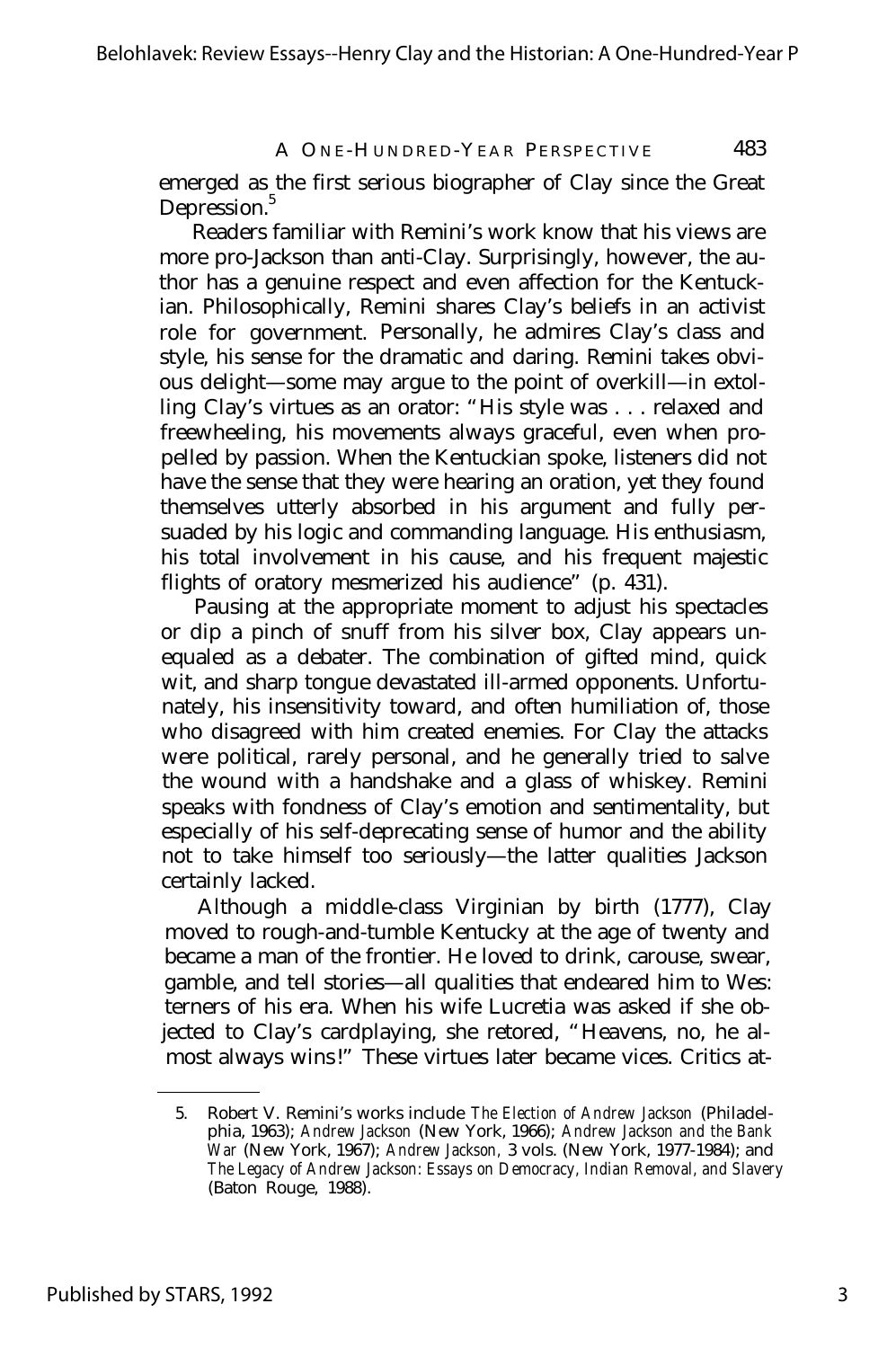tacked Clay's "lewd" lifestyle. Remini admits that Clay was a "wretched father," drank excessively, and was "quite possibly" unfaithful to Lucretia. Yet the author contends that "Prince Hal" generally remained in control of his habits and never let them affect his work. Rumor and perception contributed to Clay's reputation for hard living.

Within a decade of arriving in Lexington, Kentucky, the young barrister had achieved both prosperity and national political office. Comfortable in his beloved estate, "Ashland," Clay married into a good Kentucky family and surrounded himself with slaves and horses. He aligned himself with the "aristocratic" as opposed to the "democratic" elements after his election to the state assembly in 1803. This bonding illustrated a nagging flaw in Clay's political character— a failure to identify with the "populist" elements of the frontier. He perceived himself as a "Madisonian Republican" and mistrusted the transformation of American politics from the representative republicanism of the Jeffersonian era to the emerging majoritarian democracy of the Age of Jackson. Elected to the United States Senate in 1806, Clay emerged as a leader of the nationalist "War Hawks" in Congress. Decrying high seas violations by Great Britain, they championed American expansion into British Canada and the Spanish Floridas. Ever pragmatic, Clay's nationalism evaporated, however, in opposition to the rechartering of the Bank of the United States in 1811.

Eagerly switching to the House of Representatives, Clay served as speaker for the next decade, seizing the opportunity to reshape the office into an instrument of political power. In the process, he displayed troublesome qualities that haunted him throughout his congressional career. Colleagues branded him "The Dictator," and Remini notes that "his arrogance, his overbearing conceit, his presumptuousness, eventually turned men against him" (p. 84).

Although some historians more sympathetic with James Madison might disagree, the War Hawks in Congress became increasingly distraught over the "appalling failure of leadership" provided by the president  $(p. 87)$ .<sup>6</sup> Reluctantly pushed

<sup>6.</sup> Madison's major biographer, Irving Brandt, *James Madison, The Fourth President* (London, 1969), sees his subject as bold and aggressive, although Jack Rakove, *James Madison and the Creation of the American Republic* (Glenview,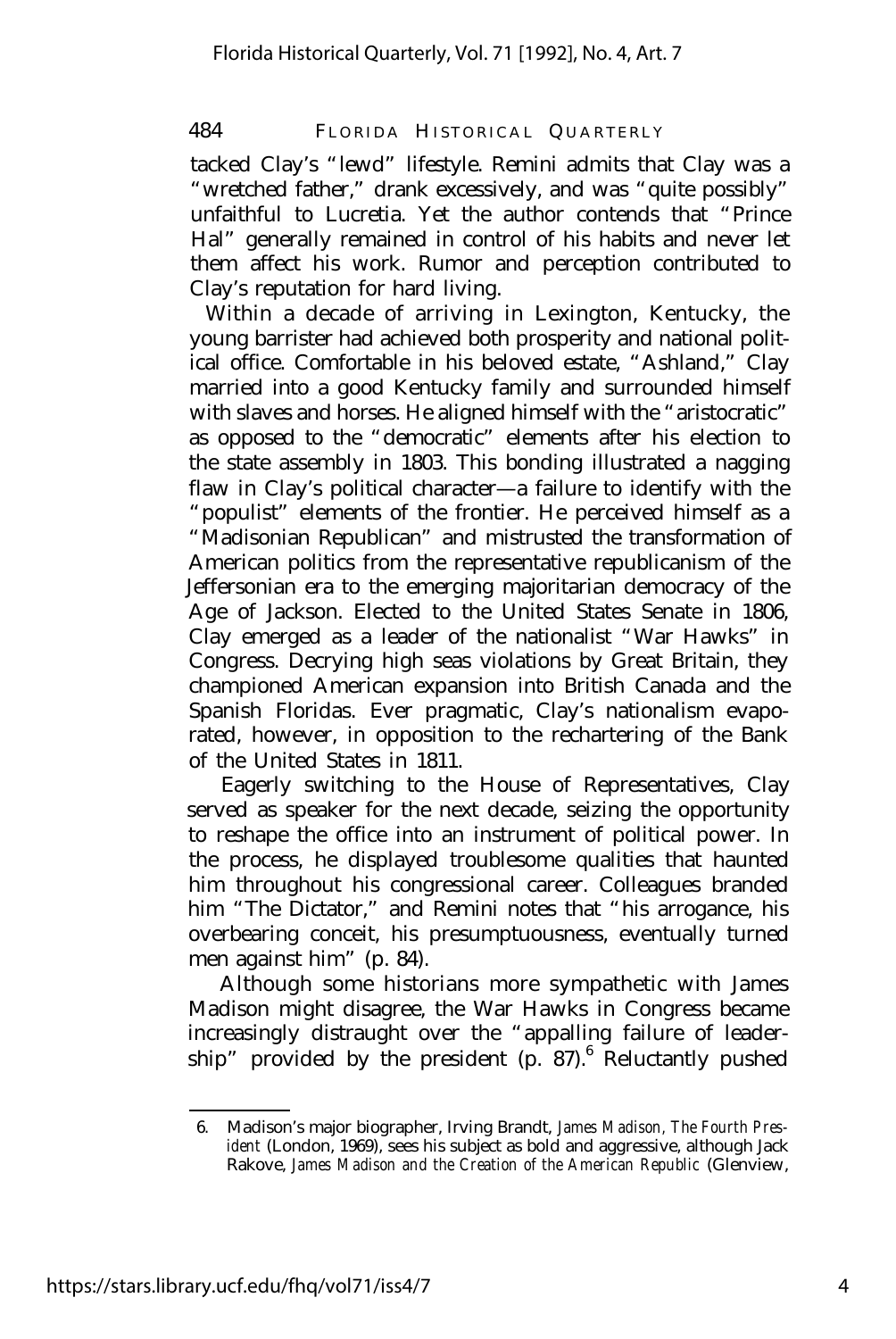towards hostilities in 1812, Madison proved to be an unimpressive wartime chief— Clay dubbed him "too benevolent." Nonetheless, the Kentuckian led the House in defense of the administration until he departed for Europe as a member of the peace mission in 1814. This eighteen-month sojourn provided Clay with his only European travel and an opportunity to work closely with John Quincy Adams. Although the delegation concluded a favorable treaty at Ghent, Belgium, in December 1814, Remini excoriates Clay for his "inexcusable" and "childish" behavior during the negotiations and for playing the role of "carping critic" rather than constructive force. When he returned to the United States in September 1815, Clay's ego had grown geometrically. Contemplating the presidency, he viewed the State Department as a proper stepping stone and a place rightfully due him. He was consequently furious when James Monroe offered the post of secretary of state to John Quincy Adams. In an amazing display of pettiness, Clay sought to utilize his speakership to cripple the new administration. Remini observes, "Clay set out to replace the executive as the controlling arm in the conduct of American foreign policy" (p. 155). Shifting his pragmatism to domestic affairs, Clay experienced a rebirth of economic nationalism. Based on the debacle of the War of 1812, the Kentuckian embraced the need for a new national bank, a tariff with selected, protective rates, and federally funded internal improvements. Later dubbed the "American System," this became the bedrock program with which Clay would live and eventually, die.

During the years 1817 to 1825 Clay demonstrated that the term "The Era of Good Feelings" was a national political misnomer. He unsuccessfully battled Monroe on internal improvements and Adams on foreign affairs. Adams proved to be one of the most successful secretaries of state in American history, scoring triumphs in negotiations with Great Britain, Russia, and

IL, 1990), views him as more thoughtful and deliberate. Most historians join Remini in harsher criticism. Roger H. Brown, *The Republic in Peril: 1812* (New York, 1963), notes, "He [Madison] was beyond his depth in managing the affairs of an unruly, fractious, nineteenth century republic as it moved towards war" (p. 189). Donald Hickey, *The War of 1812: A Forgotten Conflict* (Urbana, IL, 1989), also criticizes Madison as "one of the weakest war leaders in the nation's history" (p. 301).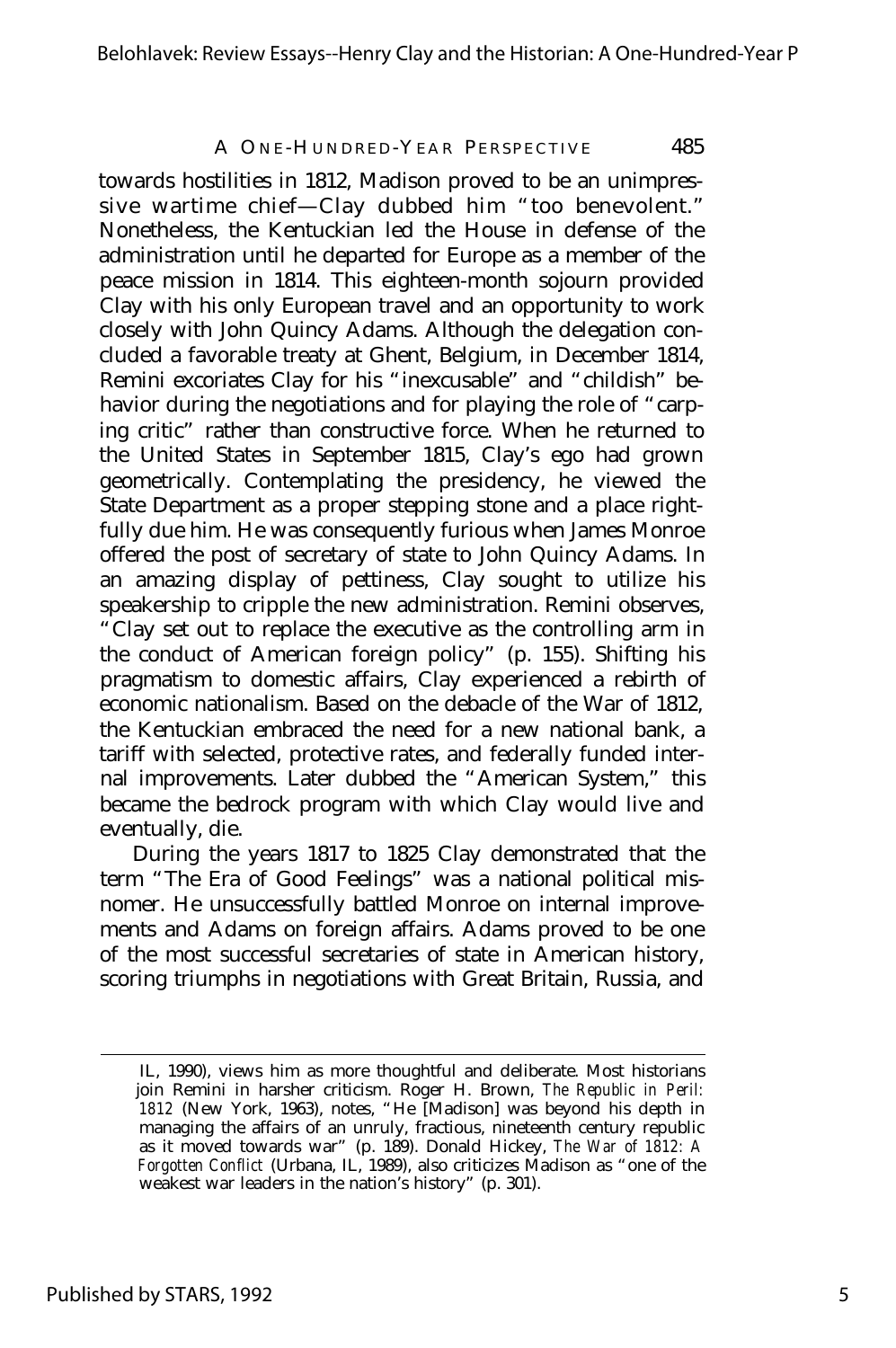Spain. The United States acquired Florida and laid down the Monroe Doctrine.<sup>7</sup>

In a brilliant speech in January 1819, Clay bashed the administration for executive abuse of power in ordering an invasion of Spanish Florida. He also, unfortunately, harshly criticized Andrew Jackson for his conduct in leading that operation. A House investigation exonerated Old Hickory, but Clay had committed a serious mistake. Jackson neither forgave nor forgot. Even so, Clay enhanced his national reputation as a champion of union and compromise through his role in promoting the Missouri Compromise of 1819-1821. Remini laments, "He was one of the most gifted men of his age. He distinguished himself as a public speaker, a lawyer, a politician, and Speaker of the House of Representatives. He might have made a truly great President" (p. 209). This primary goal of Clay's life— his driving passion— would never be achieved.

Clay made his first serious attempt at the White House in 1824. While most Americans acknowledged his administrative and political talents, leadership, and oratorical skills, increasing doubt arose over his ambition and integrity. He could not escape this duality. Many contemporaries feared that he "lusted" for the presidency in an era when candidates were expected to "stand" not "run" for the office. In 1887 Carl Schurz noted Clay's "chronic" ambition, suggesting that such zealousness was "apt to unsettle the character, and darken the existence of those afflicted with it by confusing their appreciation of all else" (p. 413). Schurz sadly observed that Clay would have been a happier and greater man if be had never coveted "the glittering prize." Remini contends that Clay likely had "a greater natural force of mind than any of his contemporaries," but he recklessly squandered it in the pursuit of pleasure and ambition (p. 339). He was "a savagely ambitious man," and the passion for power colored all that he did and took precedence over his personal and family life (p. 687). No historian of "Harry of the West" neglects to comment on this characteristic and its negative im-

<sup>7.</sup> The success of Adams in outfoxing Clay in the timing and delineation of American policy regarding Florida and Latin America is explained by William Weeks, *John Quincy Adams and American Global Empire* (Lexington, KY, 1992). A similar view, but less-obviously Machiavellian, is presented in Samuel F. Bemis, *John Quincy Adams and the Foundations of American Foreign Policy* (New York, 1949).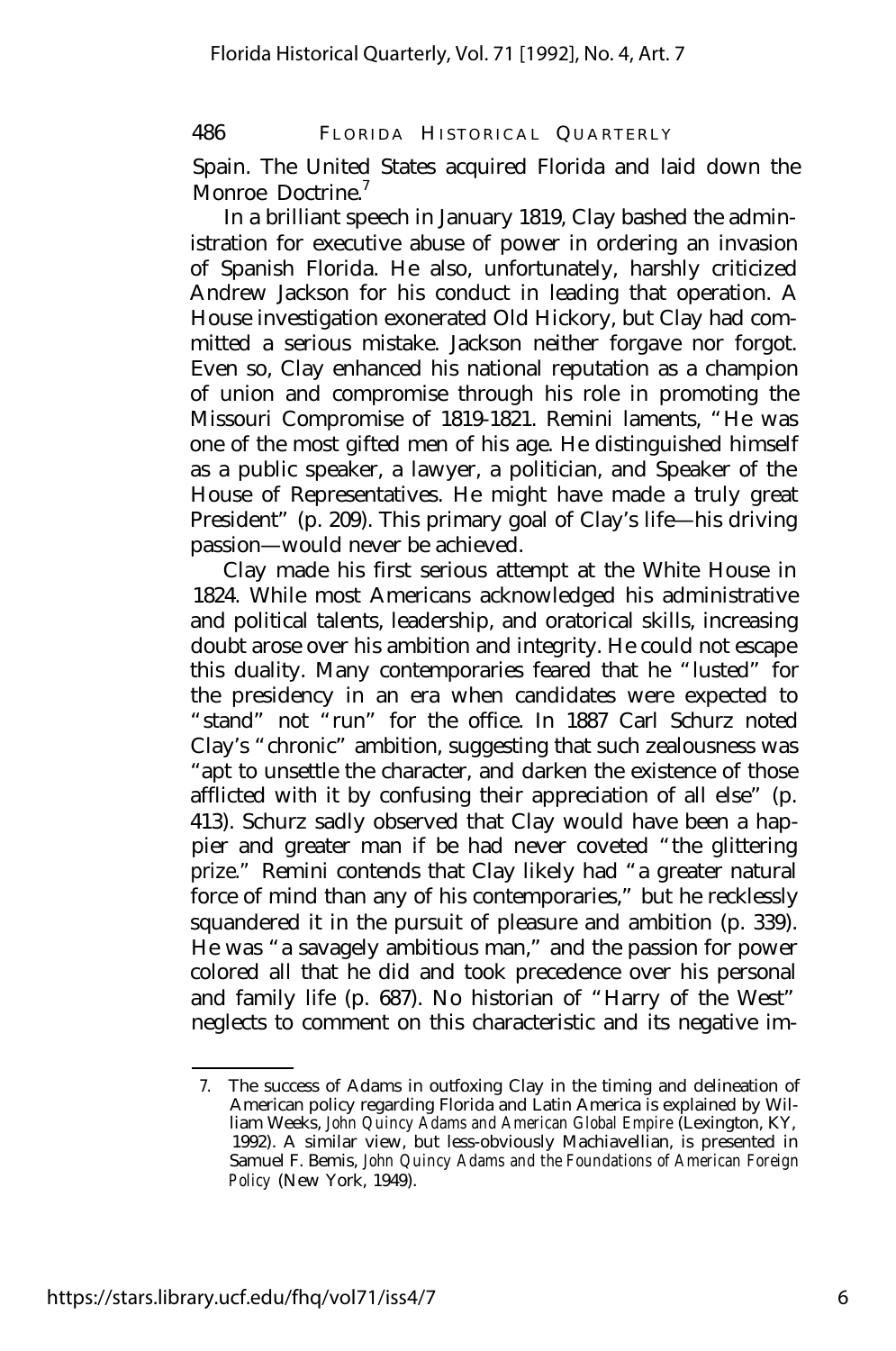pact upon his career. Clay's reputation suffered dramatically in the aftermath of his failed bid for the presidency in 1824. When an electoral deadlock sent the names of John Quincy Adams, Andrew Jackson, and William H. Crawford to the House of Representatives in 1825 for resolution, Clay threw his support behind his old nemesis from Massachusetts. Although he personally disliked Adams, Clay agreed with his nationalistic outlook and respected his abilities. Adams was elected on the first ballot in early February, and a week later Clay accepted the post of secretary of state. The "corrupt bargain" had been sealed.

Clay's biographers have battled the charge since its inception. Calvin Colton, in a chapter entitled "The Great Conspiracy," refers to the corrupt bargain charge as "one of the greatest atrocities in the moral history of mankind" (p. 287). Carl Schurz calls the bargain issue "absurd" (p. 249). Joseph Rogers presents greater balance by suggesting that "history has fully justified the purity of Clay's and Adams's motives, but it has not sustained them in their conduct, either from a political or practical point of view" (p. 137). The recent scholarship of Clement Eaton emphasizes that "the most careful searching of the evidence has turned up nothing to incriminate Clay" (p. 56), and Merrill Peterson agrees that Clay was "innocent of bargain and corruption" (p. 130). Samuel Bemis concurs that an "implicit bargain, a gentleman's agreement" occurred, but "nothing corrupt." Remini is probably closest to the mark. He denies that any overt bargain ever took place; it was unnecessary. Both men were intelligent enough to assume the obvious. Tragically, the corrupt bargain charge haunted Clay for the remainder of his career and, in Remini's judgment, played the major role in keeping him from the White House.<sup>8</sup>

Clay served four joyless years in the State Department. He focused upon the promotion of a dynamic policy with the newly emerging Latin American republics. Remini views this as a forerunner of the "Good Neighbor Policy" of the next century.

<sup>8.</sup> Samuel F. *Bemis, John Quincy Adams and the Union* (New York, 1956), 130- 31. A frustrated Clay continually addressed the corrupt bargain charge throughout his career, at one point publishing a thirty-page pamphlet in rebuttal. Mary Hargreaves, *The Presidency of John Quincy Adams* (Lawrence, KS, 1985) argues that Clay's great betrayal was not supporting fellow Westerner Jackson, and his "corruption was the error of political misjudgment in generalizing the trends of intrasectional change."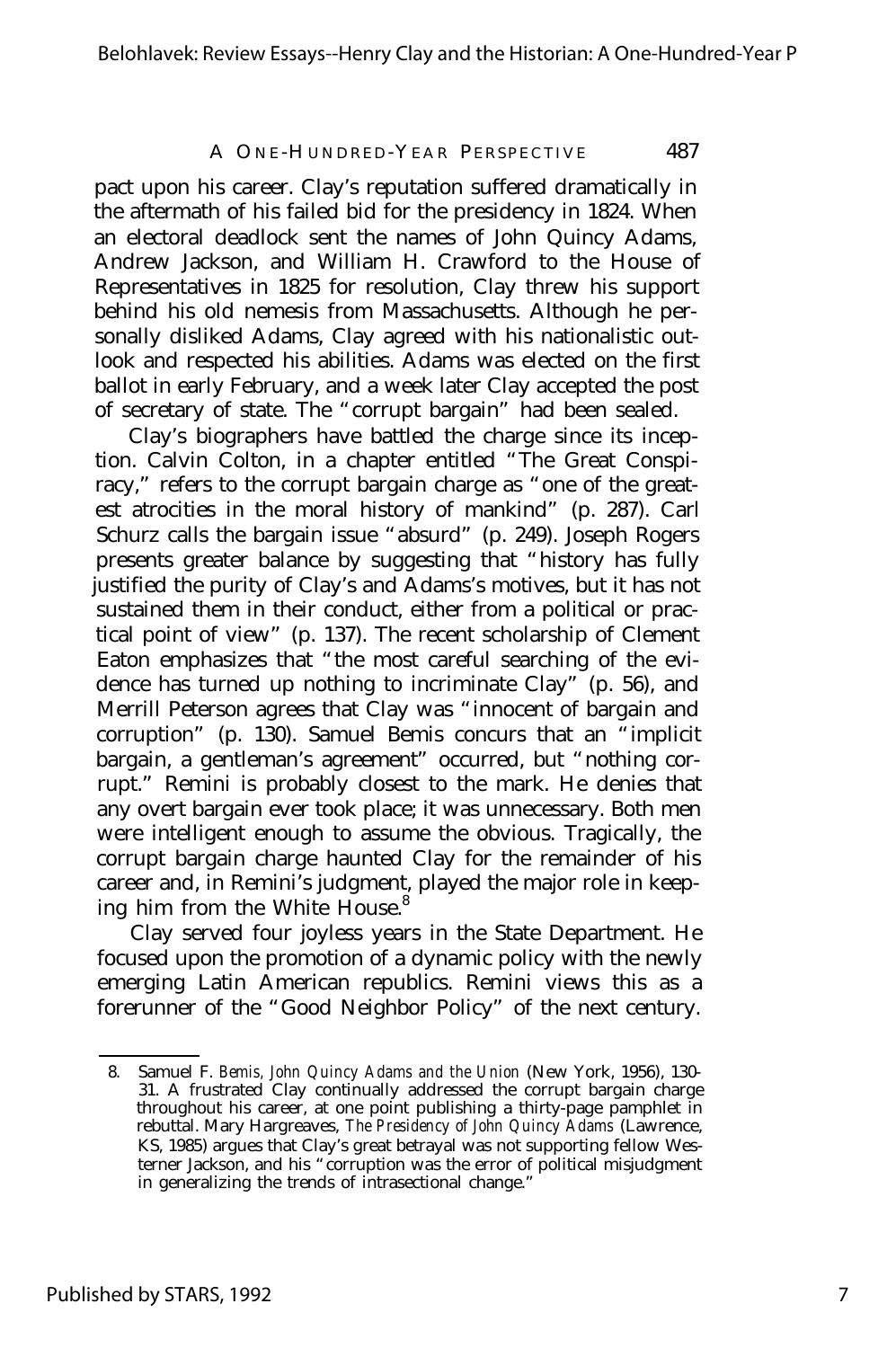Including such elements as free trade, freedom of the seas, selfdetermination, and a transisthmian canal, the visionary policy sank on the reef of a hostile Jacksonian Congress. Negotiations with Mexico and Britain also failed, prompting Remini to give the administration high marks for imagination and low marks for achievement.

When Adams failed in his re-election bid against Andrew Jackson in 1828, the field finally opened for Henry Clay. As the new leader of the National Republican party, "Prince Hal" fully expected that the popular American System would catapult him into the executive mansion. Surely, the people would reject Jackson, a "military chieftain" and petty tyrant who had abused the presidential office through his veto of the Second Bank. Once again, Clay erred. The people trusted the Old Hero and re-elected him in 1832 by a solid margin.

Clay was promptly presented, however, with another opportunity to restore his reputation and save the union in 1833. Tariff conflict had brought about nullification in South Carolina and a contest of wills between the president and state officials. Remini praises Clay's patriotism in masterminding the compromise tariff, which alleviated the crisis. Here the Kentuckian was at his best as national statesman.

For the remainder of the decade Clay played the role of opposition leader in the Senate. Obsessed with the despotic excesses of "Jacksonism," he tormented the administration at every opportunity. Referring to the enemies of "King Andrew" as Whigs, Clay sought to save the republic and bring this tyrannical lunatic to heel. No doubt his most triumphant moment came with the censure of the president by the Senate in March 1834 for violations of executive power.<sup>9</sup>

Although Clay and his compatriots functioned most effectively as critics, they could not mount a unified campaign in 1836 and select a candidate to oppose Jackson's heir, Martin

<sup>9.</sup> The philosophical underpinnings of the Democrat and Whig parties have been examined most recently by Harry Watson, *Liberty and Power* (New York, 1990), and Lawrence Kohl, *The Politics of Individualism* (New York, 1989). Also important for placing Clay in the context of Whig thought is Daniel W. Howe, *The Political Culture of the American Whigs* (Chicago, 1979). Key for understanding the market forces at work in party definition is Charles Sellers, *The Market Revolution: Jacksonian America, 1815-1846* (New York, 1991).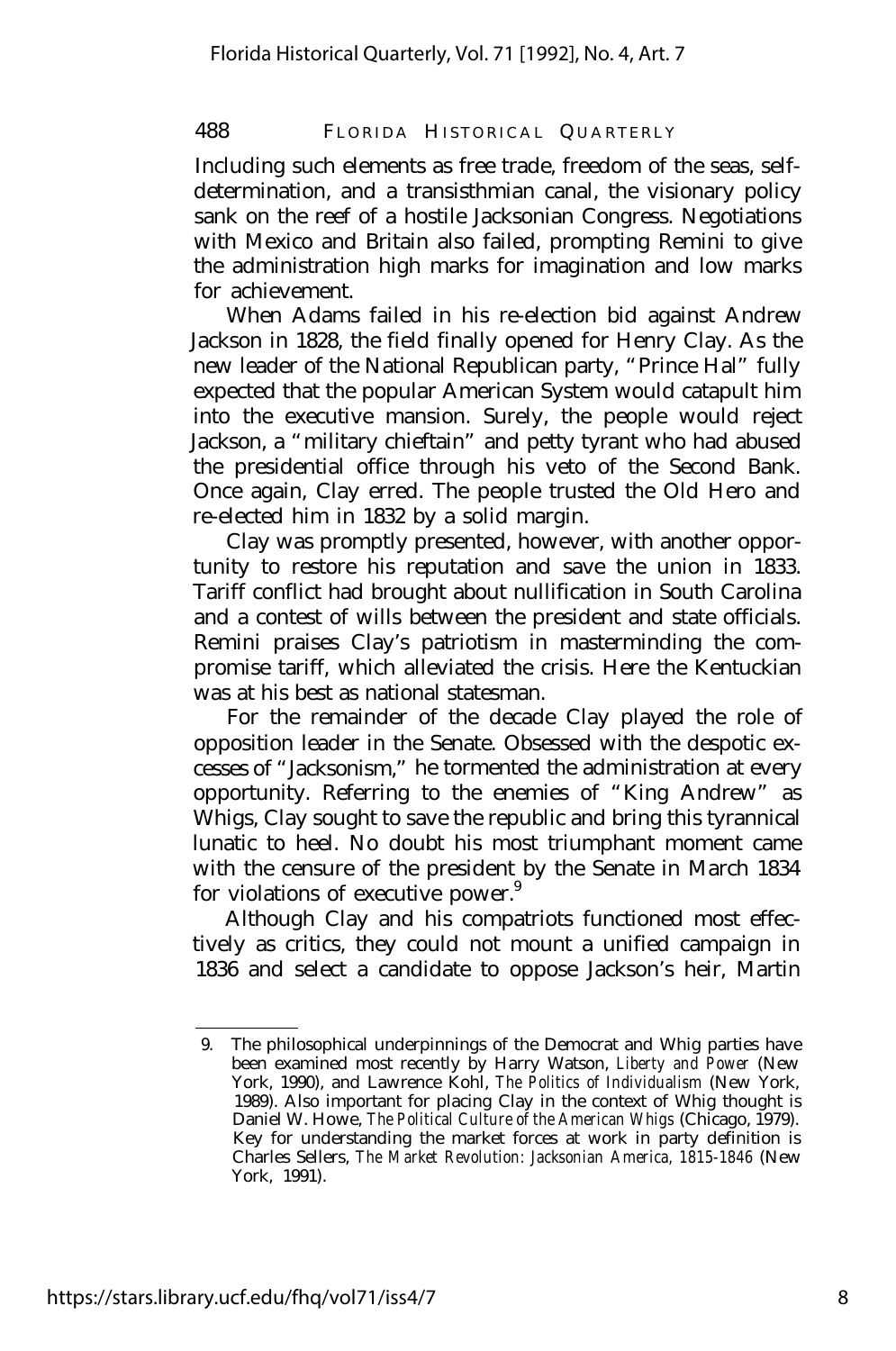Van Buren. Clay's disillusionment peaked as he watched the Jacksonians dismantle his economic programs, and he failed to capture the Whig party's nomination in either 1836 or 1840. The contest in 1840 became particularly painful because a national financial collapse predicated a Whig victory. Clay campaigned for the nomination, but the negatives mounted. His albatross— the corrupt bargain— continued to hang around his neck; people suspected Clay's integrity and questioned his "loose morals." He suffered a "popularity problem" with the masses, as evidenced by two previous defeats. Continuing to rely on the American System as his platform, Clay dismissed the increasingly controversial issue of slavery. Time and Providence would cure all in Clay's judgment. In lashing out at abolitionist "ultras" Clay had cried, "I would rather be right than be president." Remini suggests he would rather be right and president. Despite the patriotic resonance of such statements, the Whigs jumped on the bandwagon of their own "military chieftain," William Henry Harrison, who was swept to victory in November.

Clay responded to "Old Tip's" triumph with bittersweet arrogance. Clearly, the Kentuckian expected to dominate the administration and to resurrect his American System in Congress. But Clay, domineering and demanding, did not gain the influence with his new chief as planned. When Harrison died one month after taking office, Clay viewed the ascent of John Tyler with relief. Once again branded a "dictator" by his Senate peers, Clay rushed ahead on a collision course with the president. Remini criticizes Tyler for lacking "moral firmness" but indicts the headstrong Kentuckian for almost single-handedly destroying the Whig party in his obsession to recharter the Bank of the United States. Although a number of significant Whig economic gains were made, the struggle left the party exhausted and Tyler and Clay bitter enemies.

Clay's commitment to domestic affairs revealed a naiveté about the evolving American concern for Texas and Oregon. Although Clay desperately wanted the presidential nomination in 1844, he failed to envision expansion as a key issue. A victim of overconfidence and an abiding desire to set the national agenda, he finally recognized the importance of Texas in the spring of 1844; Clay's views on the subject, published in a series of letters in the summer, tried to divorce the heated topics of slavery and annexation and created an air of indecisiveness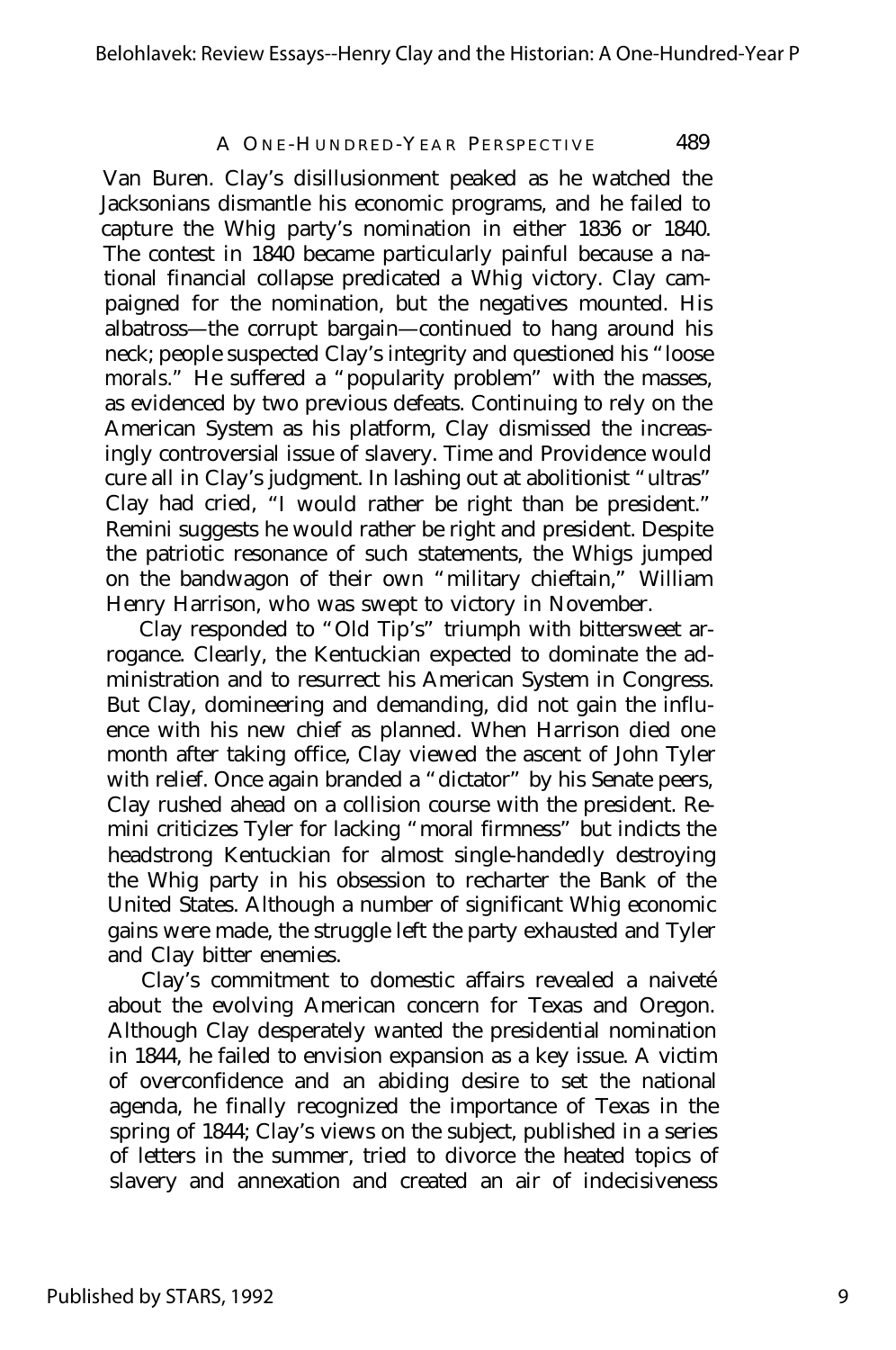about his position. Voters may have loved Henry Clay, but they distrusted him. The letters doomed his candidacy, and he lost to a "dark horse" Democrat, James K. Polk.

The Kentuckian spent the next four years attacking the myopic economic policies of the Jacksonians and speaking out against the Mexican War. Betrayed again by a party bent on expediency, Clay lost the 1848 nomination to war hero Zachary Taylor. A failure in leadership, however, allowed "the Star of the West" one last chance to assert his talents in the Senate. Legislation surrounding the fate of territories in the West acquired during the recent conflict once again paralyzed the government and threatened disunion. Into the breach stepped the "Great Pacificator" to author and argue for the Compromise of 1850. Remini joins other Clay biographers in praising the Kentuckian as "the one person most responsible for the ultimate solution of the crisis of 1850" (p. 761). Other historians disagree. Holman Hamilton argues that Congressional Democrats, especially Stephen A. Douglas of Illinois, should be given credit for the compromise. E. B. Smith makes a more difficult argument in advocating a leadership role for Zachary Taylor, who died in July before the various segments of the legislation had passed.<sup>10</sup>

The year 1850 marked the passing of the political torch to a new generation of American political leadership. Some historians have argued that the flickering flame of union burned out with them. Calhoun had died in March 1850, Clay succumbed to tuberculosis in the summer of 1852, while Webster followed a few months later from complications of liver disease. These were the men who ardently desired the presidency, yet none reached the brass ring of executive office. Remini clarifies why Clay never reached the White House. Simply put, he never understood the people. Americans loved and respected Clay's talents and abilities but could not overcome their far-rearching reservations about his persona: the aristocratic predelictions, ar-

<sup>10.</sup> Holman Hamilton, *Prologue to Conflict: The Crisis and Compromise of 1850* (Lexington, KY, 1964), E. B. Smith, *The Presidencies of Zachary Taylor and Millard Fillmore* (Lawrence, KS, 1988). William Freehling, *The Road to Disunion* (New York, 1990), 507-08, is critical also of Clay and praises Douglas. Recent Clay scholars have given other figures, particularly Douglas, credit for the passage of the compromise but insist that Clay should receive maximum credit for originating and arguing the Omnibus measure. See Eaton, *Henry Clay,* 192-93, and Peterson, *Great Triumverate,* 474-75.